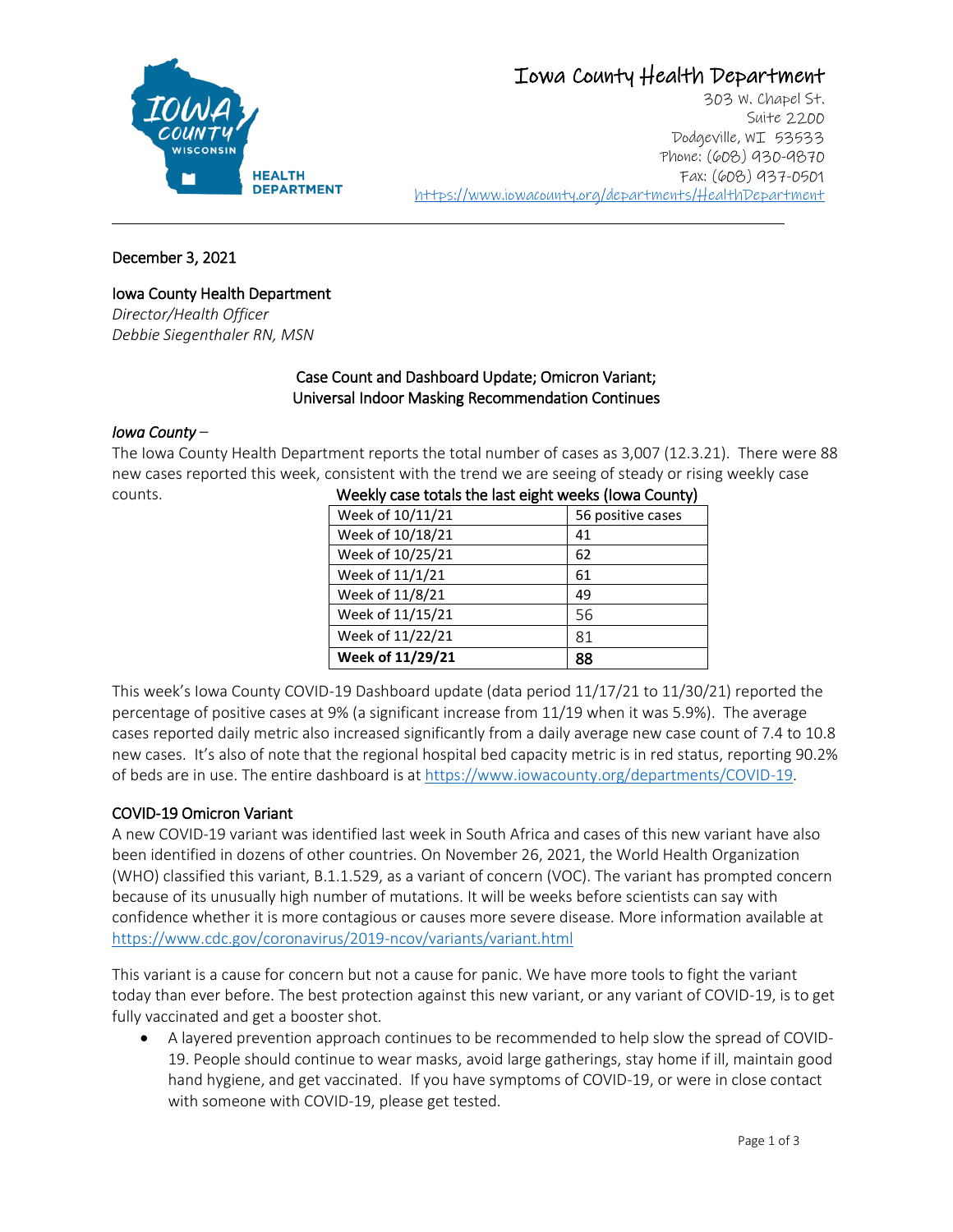# ICHD Continues Masking Recommendation

Iowa County, according to the CDC COVID-19 Data Tracker a[t https://covid.cdc.gov/covid-data](https://covid.cdc.gov/covid-data-tracker/#county-view)[tracker/#county-view](https://covid.cdc.gov/covid-data-tracker/#county-view) remains categorized as **high risk** in regards to level of community transmission for COVID-19. The recommendation that everyone, including fully vaccinated people, wear a mask when in indoor public spaces regardless of vaccination status remains very important, especially in light of the increase in local case numbers and the concern regarding the ne[w Omicron Variant.](https://www.cdc.gov/media/releases/2021/s1126-B11-529-omicron.html) Masks are recommended for people age two and older.

The Iowa County Health Department and DHS support [the Centers for Disease Control and Prevention](https://lnks.gd/l/eyJhbGciOiJIUzI1NiJ9.eyJidWxsZXRpbl9saW5rX2lkIjoxMjIsInVyaSI6ImJwMjpjbGljayIsImJ1bGxldGluX2lkIjoiMjAyMTA3MjkuNDM4NzQyOTEiLCJ1cmwiOiJodHRwczovL3d3dy5jZGMuZ292L2Nvcm9uYXZpcnVzLzIwMTktbmNvdi92YWNjaW5lcy9mdWxseS12YWNjaW5hdGVkLWd1aWRhbmNlLmh0bWwifQ.dku7W_Rajs72uV03k3zPcJMNzlHwxHDYoMLS0WKS_ZU/s/1123389647/br/110126094114-l)  [\(CDC\)'s recommendations](https://lnks.gd/l/eyJhbGciOiJIUzI1NiJ9.eyJidWxsZXRpbl9saW5rX2lkIjoxMjIsInVyaSI6ImJwMjpjbGljayIsImJ1bGxldGluX2lkIjoiMjAyMTA3MjkuNDM4NzQyOTEiLCJ1cmwiOiJodHRwczovL3d3dy5jZGMuZ292L2Nvcm9uYXZpcnVzLzIwMTktbmNvdi92YWNjaW5lcy9mdWxseS12YWNjaW5hdGVkLWd1aWRhbmNlLmh0bWwifQ.dku7W_Rajs72uV03k3zPcJMNzlHwxHDYoMLS0WKS_ZU/s/1123389647/br/110126094114-l).

Key points from the [CDC's recommendations](https://lnks.gd/l/eyJhbGciOiJIUzI1NiJ9.eyJidWxsZXRpbl9saW5rX2lkIjoxMDAsInVyaSI6ImJwMjpjbGljayIsImJ1bGxldGluX2lkIjoiMjAyMTA3MjguNDM4MjU3NzEiLCJ1cmwiOiJodHRwczovL3d3dy5jZGMuZ292L2Nvcm9uYXZpcnVzLzIwMTktbmNvdi92YWNjaW5lcy9mdWxseS12YWNjaW5hdGVkLWd1aWRhbmNlLmh0bWwifQ.lvlBUj84VpXJoZVMwTvDMQL-MXH75sk24dsZLxaIG-o/s/1123389647/br/110053370641-l):

- Everyone, including fully vaccinated people, should wear a mask in public indoor settings in areas of [substantial or high transmission](https://lnks.gd/l/eyJhbGciOiJIUzI1NiJ9.eyJidWxsZXRpbl9saW5rX2lkIjoxMTIsInVyaSI6ImJwMjpjbGljayIsImJ1bGxldGluX2lkIjoiMjAyMTA3MjkuNDM4NzQyOTEiLCJ1cmwiOiJodHRwczovL2NvdmlkLmNkYy5nb3YvY292aWQtZGF0YS10cmFja2VyLyNjb3VudHktdmlldyJ9.kHPB07tr4Mn_sIOY7OtHpKC-5pKmGc14xXrUx67fIxQ/s/1123389647/br/110126094114-l) which includes Iowa County as well as the entire State of Wisconsin.
- Wearing a mask in public is most important for people who are immunocompromised due to their risk of becoming infected. Fully vaccinated people might choose to mask regardless of the level of community transmission, particularly if they or someone in their household is immunocompromised or at increased risk for severe disease, or if someone in their household is not fully vaccinated. [Prevention measures](https://www.cdc.gov/coronavirus/2019-ncov/prevent-getting-sick/prevention.html) are still recommended in indoor public spaces for unvaccinated people.
- **School setting**: CDC recommends universal indoor masking for all teachers, staff, students, [and visitors to schools,](https://www.cdc.gov/coronavirus/2019-ncov/community/schools-childcare/k-12-guidance.html) regardless of vaccination status.
- Based on evolving evidence, CDC recommends fully vaccinated people get tested 5-7 days after close contact with a person with suspected or confirmed COVID-19 and should wear a mask in public indoor settings for 14 days or until they receive a negative test result.

*See full guidance document on the Iowa County COVID-19 website* Iowa County Universal Masking Recommendation Due to HIGH Transmission Risk\_ Nov29.2021updated.pdf

# Flu Rates Up

[Rates of influenza have jumped](https://lnks.gd/l/eyJhbGciOiJIUzI1NiJ9.eyJidWxsZXRpbl9saW5rX2lkIjoxMDMsInVyaSI6ImJwMjpjbGljayIsImJ1bGxldGluX2lkIjoiMjAyMTEyMDIuNDk2OTg0MjEiLCJ1cmwiOiJodHRwczovL3d3dy5kaHMud2lzY29uc2luLmdvdi9wdWJsaWNhdGlvbnMvcDAyMzQ2LTIwMjEtMTEtMjAucGRmIn0.oM6X6TE9bB9x6NNQlR6o28T2OyHyYO3Uy1CvXbgqajo/s/1123389647/br/122199721119-l) in the last few weeks, with 128 confirmed cases reported during the week leading up to Thanksgiving, more than the total number of flu cases during all of last year. Getting a flu shot is a critical prevention step. Know that it is safe to get vaccinated against COVID-19 and influenza at the same time. This will help protect you, your family and friends, and can help reduce strain on Wisconsin hospitals, which are facing capacity challenges.

#### COVID-19 Booster Clinics

*Are you interested in getting a COVID-19 Booster dose?* See links below to schedule your appointment. Clinics are by appointment only. If you would like to receive a different booster dose than the original type of vaccine you received, sign-up for whichever dose you prefer.

#### To sign-up for a Booster Clinic, visit our Iowa County COVID-19 websit[e https://www.iowacounty.org](https://www.iowacounty.org/)

- $\checkmark$  Click on either Moderna or Pfizer and choose the preferred clinic date: 12/9, 12/16, 12/30)
- $\circ$  If you are interested in a J&J Booster, call the Iowa County Health Department at 608.930.9870.

*The ICHD will announce further clinics on our lowa County Health Department | Facebook page and the Iowa County website* [https://www.iowacounty.org](https://www.iowacounty.org/)

Iowa County Health Department COVID-19 Vaccine WEDNESDAY CLINICS CONTINUE each Wednesday from 2-4:30pm at the Health and Human Services Building in Dodgeville for those seeking to get started